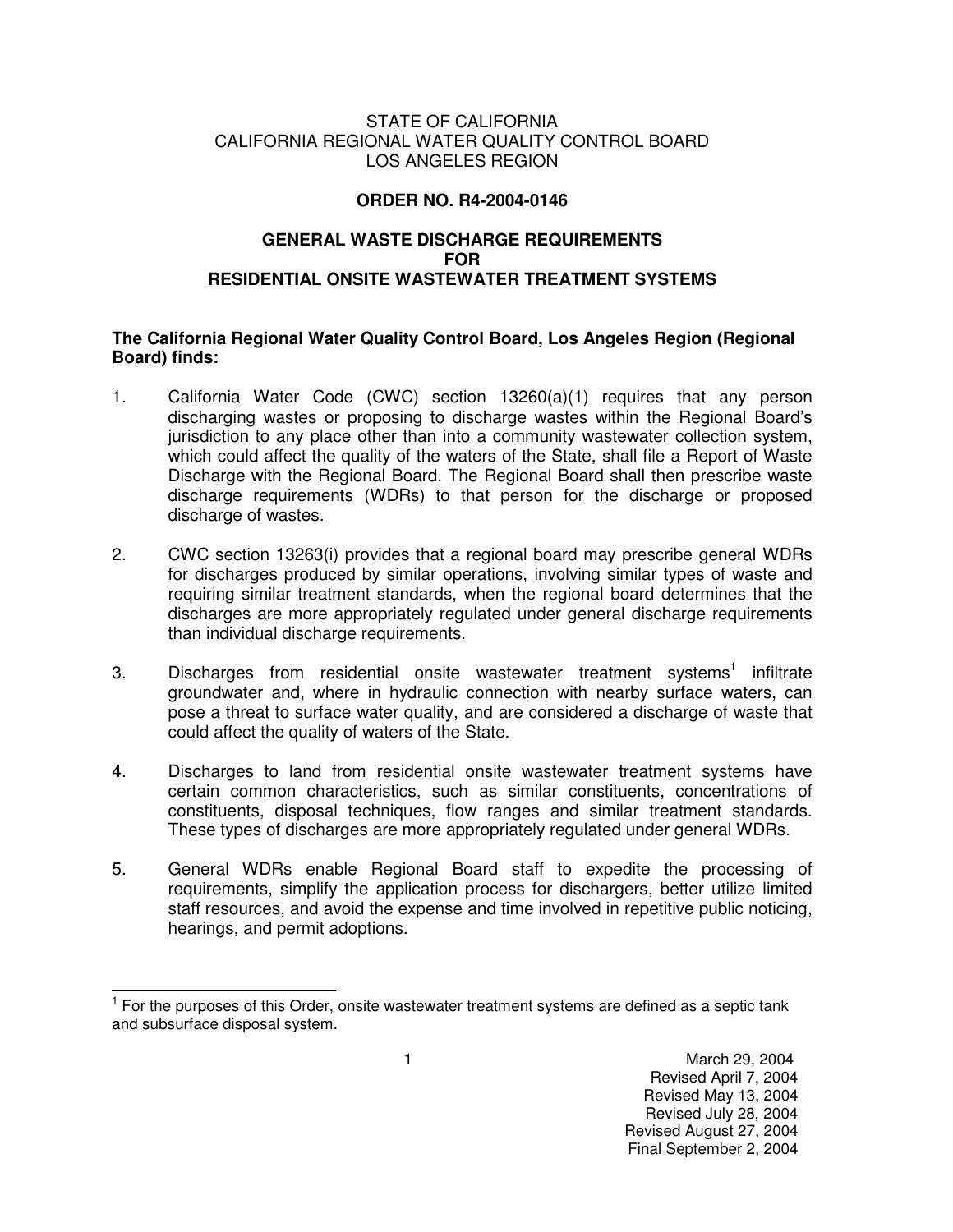- 6. These general WDRs apply to discharges from residential onsite wastewater treatment systems throughout the entire Los Angeles Region (Los Angeles and Ventura Counties). However, the Regional Board has determined that residential onsite wastewater treatment systems pose a significant threat to groundwater and surface water quality in areas of shallow groundwater, areas adjacent to water bodies listed as impaired pursuant to section 303(d) of the Clean Water Act (33 USC § 1313(d)), areas where groundwater is used for domestic purposes and areas with nitrogen or bacterial contamination of ground or surface waters. Therefore, these general WDRs include considerations specifically addressing onsite wastewater treatment systems in these areas.
- 7. Local agencies with land use and planning powers in the Los Angeles Region regulate onsite wastewater treatment systems based on California Uniform Building and Plumbing Codes. Local agencies require soil analysis, site evaluation, percolation tests, and determination of proximity to surface waters and depth to groundwater before onsite wastewater treatment system approval. These general WDRs supplement local agency regulations by ensuring that onsite wastewater treatment systems do not adversely affect groundwater and surface water quality, especially in the areas described in finding No. 6.
- 8. These WDRs shall not be issued where a local agency has signed a memorandum of understanding with the Regional Board for the management and oversight of onsite wastewater treatment systems and where the Regional Board has issued waivers to owners of residential onsite wastewater treatment systems.
- 9. The Regional Board previously adopted Order No. 91-94 for private subsurface sewage disposal systems in subdivisions and residential developments of more than two homes in areas where groundwater is used or may be used for domestic purposes and Order No. 01-031 for small commercial and multifamily residential subsurface sewage disposal systems. This Order covers residential discharges which are not included within the residential discharges covered by Order Nos. 91-94 and 01-031.
- 10. The Regional Board adopted a Revised Water Quality Control Plan (Basin Plan) for the Los Angeles Region on June 13, 1994. The Basin Plan designates beneficial uses of, and establishes water quality objectives for, groundwater and surface water within the Los Angeles Region. Beneficial uses designated for groundwater and surface water include, among others: municipal supply, industrial service supply, fresh water replenishment, marine and wetland habitats, estuarine and wildlife habitats, commercial and sport fishing, water contact and non-contact recreation, shellfish harvesting, and agricultural supply. To the extent that the Basin Plan designates additional or different beneficial uses, the Basin Plan shall control.
- 11. All WDRs must implement the Basin Plan. These general WDRs require dischargers to comply with all applicable Basin Plan provisions, including any prohibitions, water quality objectives and total maximum daily loads (TMDLs) governing the discharge.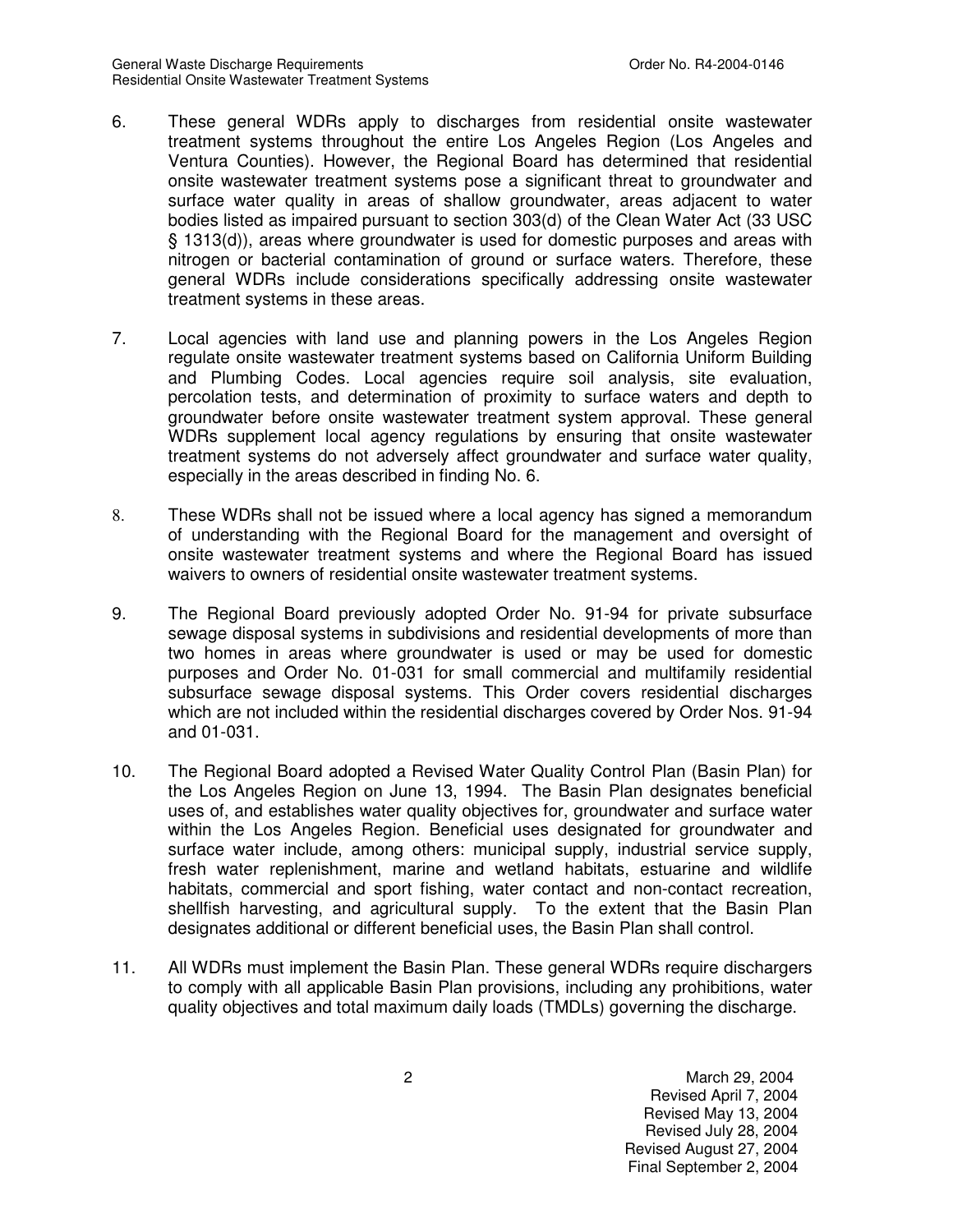- 12. This Order establishes minimum standards only for residential onsite wastewater treatment systems. Dischargers must comply with any more stringent standards in the Basin Plan.
- 13. Because this Order is intended to serve as general WDRs and covers discharges throughout the Los Angeles Region, the receiving water limits are established to comply with the most protective water quality objectives for existing and potential beneficial uses for groundwater and surface water in the Los Angeles Region.
- 14. These general WDRs are intended to cover both new and existing residential onsite wastewater treatment systems. The adoption of WDRs for existing residential onsite wastewater treatment systems is exempt from the California Environmental Quality Act (CEQA) under California Code or Regulations (CCR), title 14, section 15261 or section 15301 as ongoing projects or existing facilities.
- 15. The Regional Board has assumed lead-agency role for this project under the California Environmental Quality Act (Public Resources Code section 21000 et seq.) and has conducted an Initial Study in accordance with section 15063 of the "State CEQA Guidelines" at 14 CCR, section 15000 et seq. Based upon the Initial Study, the Regional Board staff prepared a Mitigated Negative Declaration. Regional Board staff found that the adoption of WDRs for new onsite wastewater treatment systems, as mitigated, will not have a significant adverse effect on the environment. The Regional Board is adopting the Mitigated Negative Declaration concurrently with its adoption of this Order.
- 16. This Order does not preempt or supersede the authority of municipalities, flood control agencies, or other local agencies to impose more stringent controls on discharges of waste subject to their jurisdiction.
- 17. The Regional Board has notified interested agencies and persons of its intent to prescribe general WDRs as described in this Order, and has provided them with an opportunity to submit their written views and recommendations for the tentative requirements.
- 18. The Regional Board, in a public hearing, heard and considered all comments pertaining to the discharges to be regulated under this Order and to the tentative requirements.
- 19. Pursuant to CWC section 13320, any aggrieved party may seek review of this Order by filing a petition with the State Board. A petition must be sent to the State Water Resources Control Board, P.O. Box 100, Sacramento, California 95812, within 30 days of adoption of the Order.
- 20. These general WDRs are exempt from the provisions of 23 CCR, div. 3, chp. 15 pursuant to 23 CCR 2511(a).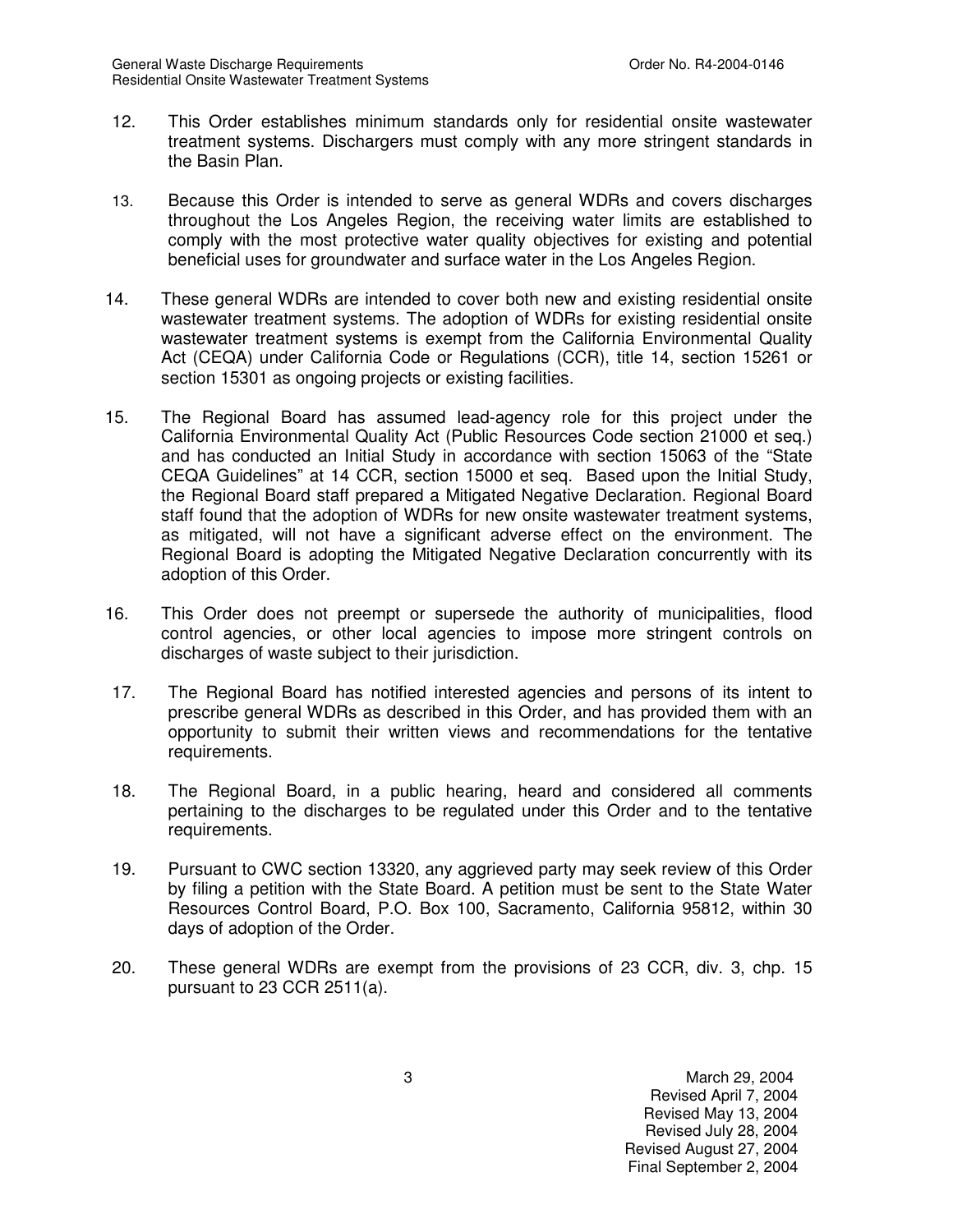**It is hereby ordered that:** in order to meet the provisions contained in Division 7 of the CWC and regulations adopted thereunder, discharges of wastewater from residential onsite wastewater treatment systems that discharge to land and meet all conditions of applicability shall comply with the following:

# **A. Eligibility**

- 1. Existing and future discharges of wastewater from residential onsite wastewater treatment systems to land are eligible for coverage under this Order.
- 2. To be covered under this Order, discharges must meet the following criteria:
	- a. Pollutant concentrations in the discharge shall not cause or contribute to violation of any applicable water quality objective for the receiving waters, including discharge prohibitions and receiving water limits, and
	- b. The discharge shall not cause or contribute to acute or chronic toxicity in receiving waters,
	- c. The discharge shall pass through an appropriate treatment system to meet the requirements of the Order, and
	- d. The discharger shall not come within the discharges subject to regulation under Regional Board Order Nos. 91-94 or 01-031.
- 3. Discharges covered under this Order shall be ranked as low-risk, medium-risk, or high-risk by the Regional Board Executive Officer (Executive Officer) based upon the information submitted by the discharger in accordance with part B of this Order and shall be subject to corresponding requirements.
	- a. Low-risk discharges are defined as discharges from residential onsite wastewater treatment systems not meeting the criteria for medium-risk or high-risk discharges in parts A.3.b. and A.3.c. of this Order.

Dischargers meeting the criteria for low-risk discharges shall submit an application in accordance with part B of this Order and comply with the Discharge Prohibitions, General Provisions and Compliance and Enforcement provisions of parts D, E, and I and the Standard Provisions in Attachment A of this Order.

- b. Medium-risk discharges are defined as discharges from residential onsite wastewater treatment systems:
	- having less than a 10 foot vertical separation to groundwater, or
	- having less than a 100 foot setback to a water body not identified as impaired under section 303(d) of the Clean Water Act.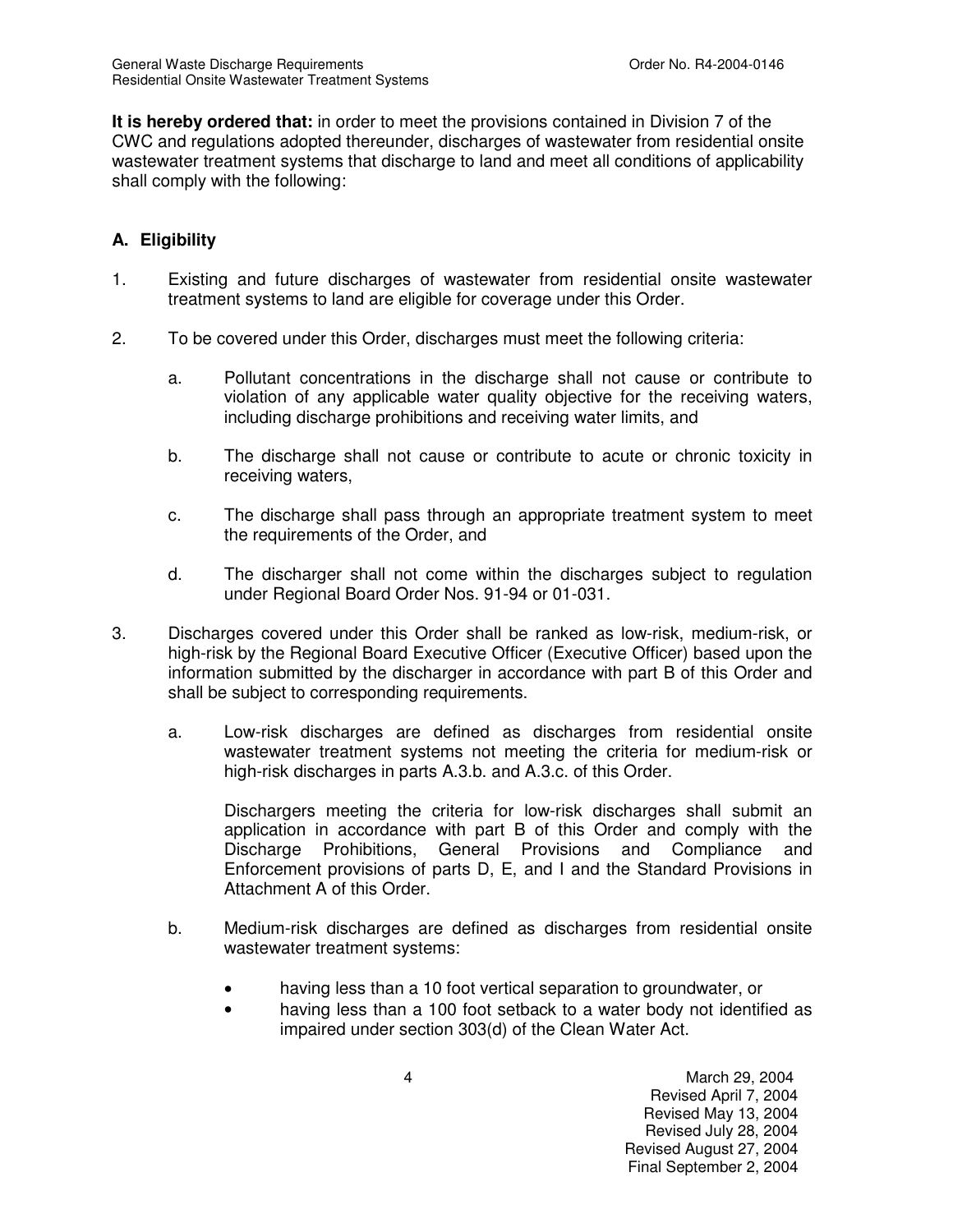Dischargers meeting the criteria for medium-risk discharges shall submit an application in accordance with part B of this Order and comply with the Discharge Prohibitions, General Provisions and Compliance and Enforcement provisions, as well as Specific Provisions of parts D, E, F and I and the Standard Provisions in Attachment A of this Order.

- c. High-risk discharges are defined as discharges from residential onsite wastewater treatment systems:
	- having less than a five foot vertical separation to groundwater, or
	- having less than a 600 foot setback from a water body identified as impaired for nutrients and/or bacteria under section 303(d) of the Clean Water Act, or
	- having less than a 600 foot setback from a water supply well where the subsurface consists of alluvial material, or
	- having less than a 900 foot setback from a water supply well where the subsurface geology consists of fractured bedrock, or
	- located in an area with documented nitrate or bacterial contamination of surface water or groundwater, or
	- located within 100 feet of areas designated as aquatic Significant Ecological Areas or Significant Biological Resources in the Basin Plan.

With regard to the criteria for less than 600 foot setback from a water supply well in alluvial material and less than 900 foot setback from a water well in fractured bedrock, the discharger may submit geologic or geographic physical conditions that mitigate the risk to the Executive Officer for consideration. The geologic or geographic physical conditions must be verified by a registered geologist or civil engineer.

In addition, if a TMDL is subsequently adopted for a watershed, then the criteria for determining high-risk discharges specified by the TMDL, if more protective than the criteria specified in this Order, shall be applied.

Dischargers meeting the criteria for high-risk discharges shall submit an application in accordance with part B of this Order and comply with the Discharge Prohibitions, General Provisions and Compliance and Enforcement provisions, as well as Specific Provisions, Receiving Water Limitations and Monitoring and Reporting Requirements of parts D, E, F, G, H and I and the Standard Provisions in Attachment A of this Order.

4. In the event that an individual permit with more specific requirements is issued to a discharger, the applicability of this Order to that discharger is automatically terminated on the effective date of the individual permit.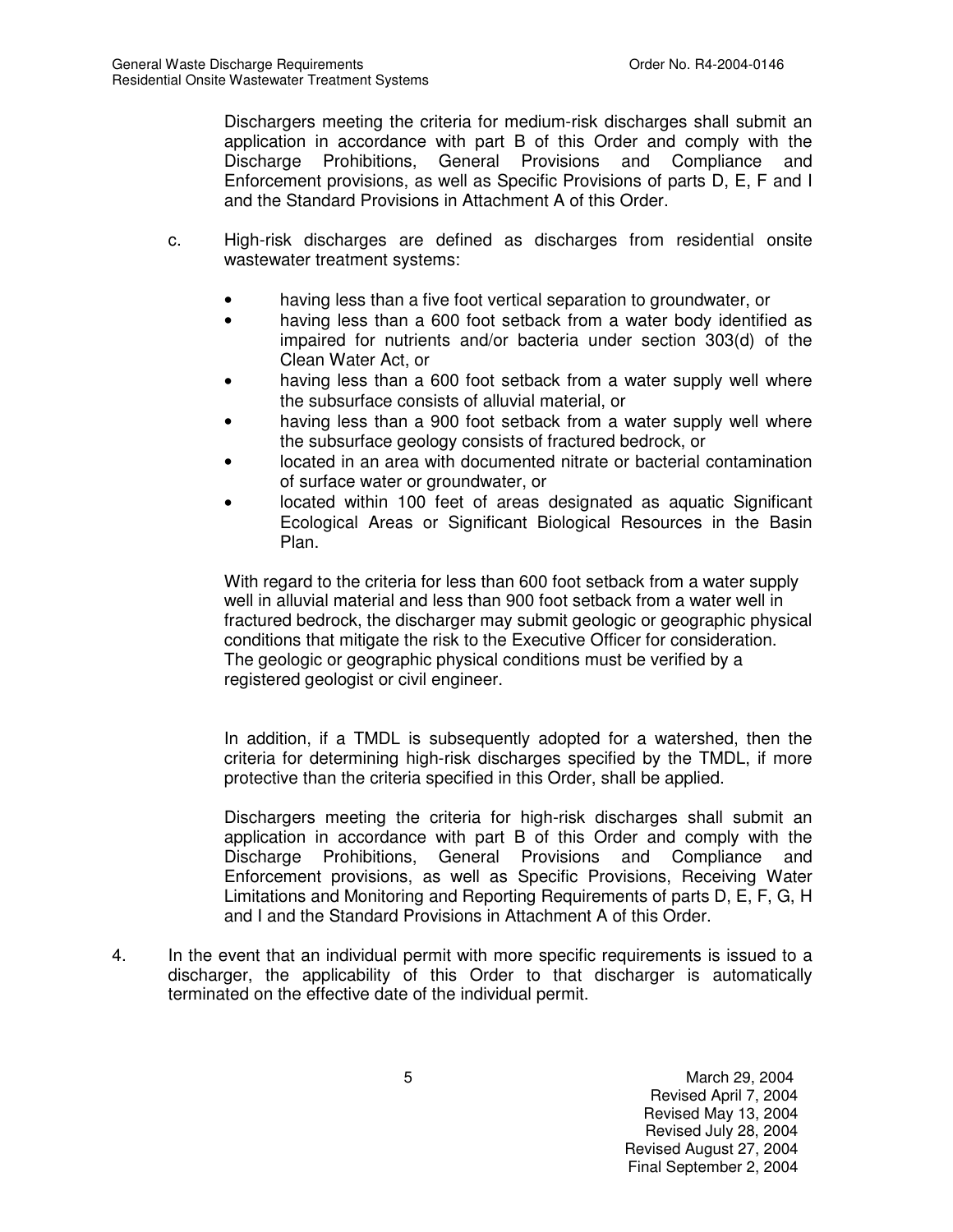#### **B. Application**

- 1. Dischargers eligible for coverage under this Order shall submit the following:
	- a. Notice of Intent (NOI), in the form of Attachment B of this Order, to comply with these general WDRs.
	- b. A project map.
	- c. A first annual fee corresponding to the appropriate Threat to Water Quality and Complexity in the fee schedule listed in section 2200 of title 23, California Code of Regulations (CCR). The check or money order shall be made payable to the "State Water Resources Control Board".
	- d. Any additional information that the Executive Officer deems necessary to evaluate the discharge.
- 2. Deadline for Submission
	- a. New dischargers shall file a complete application at least 45 days before commencement of the discharge.
	- b. Existing dischargers shall file an application for the repair of any portion of the onsite wastewater treatment system or the addition of any plumbing fixture units or bedroom equivalents to the facility served by the onsite wastewater treatment system.
	- c. All existing discharges within 600 feet of a water body identified as impaired for nutrients and/or bacteria under section 303(d) of the Clean Water Act shall file an application by January 1, 2008.
	- d. The Executive Officer may require an existing discharger to file an application in order to meet the requirements of any applicable TMDL or in order to ensure compliance with any water quality objectives.

#### **C. Authorization**

- 1. To be authorized to discharge under this Order, the discharger must complete an application in accordance with the requirements of Part B of this Order.
- 2. Upon receipt of the application, the Executive Officer shall determine the applicability of this Order to the discharge and determine the appropriate risk level for the discharge. If the discharge is eligible, the Executive Officer shall notify the discharger that the discharge is authorized under the terms and conditions of this Order and prescribe an appropriate monitoring and reporting program for high-risk discharges. For new discharges, the discharge shall not commence until receipt of the Executive Officer' s written determination of eligibility for coverage under this general permit.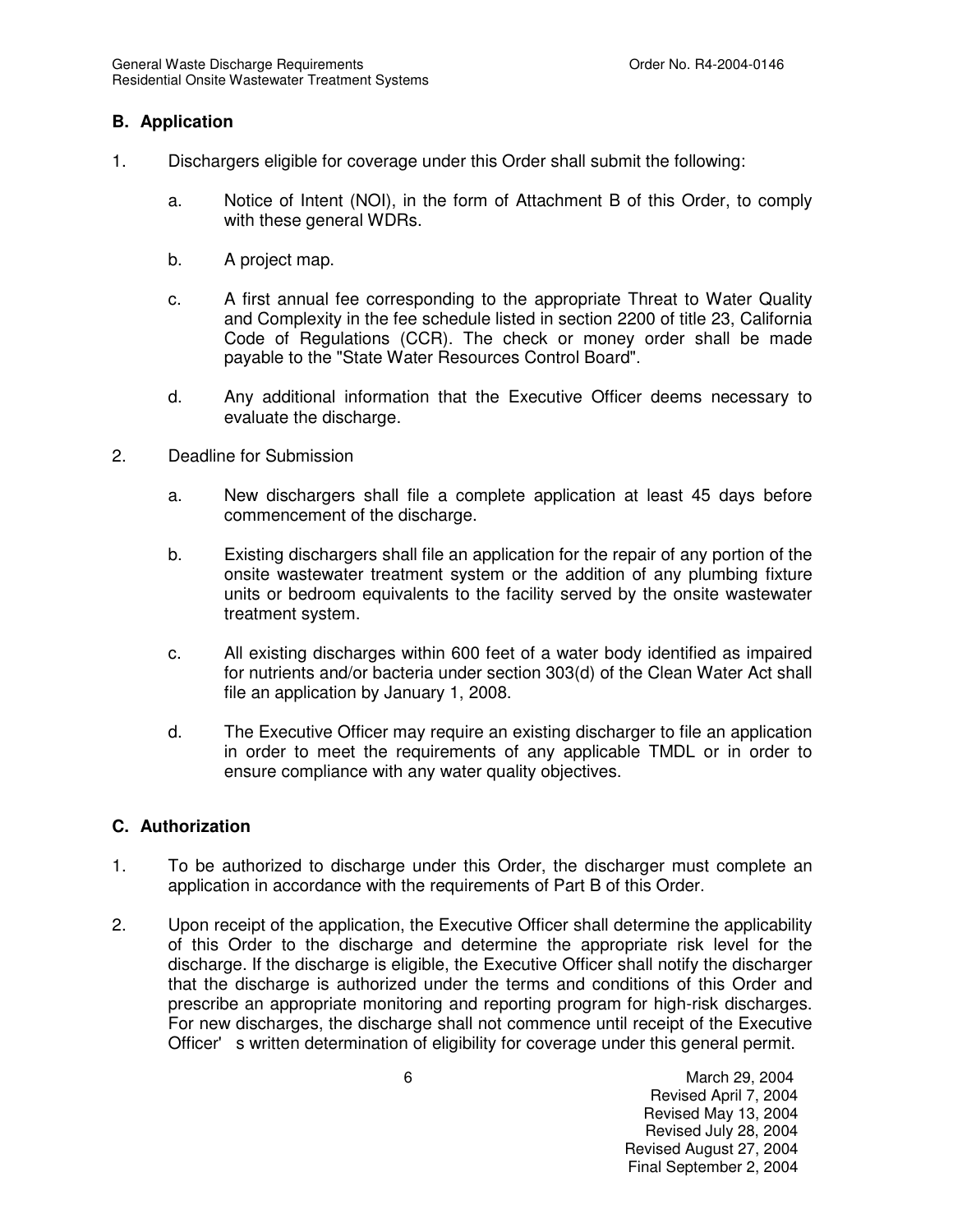### **D. Discharge Prohibitions**

- 1. Wastes discharged into the onsite wastewater treatment system shall be limited to residential wastewater only; no industrial or commercial wastes shall be discharged into the onsite wastewater treatment system.
- 2. Any additional hookups to the residential onsite wastewater treatment system without prior written approval from the Executive Officer are prohibited.
- 3. The surfacing or overflow of sewage from the residential onsite wastewater treatment system at any time and at any location is prohibited.
- 4. The disposal of wastes in geologically unstable areas or so as to cause earth movement is prohibited.
- 5. The discharge of wastes containing any substance in concentrations toxic to human, animal, plant, or aquatic life is prohibited.
- 6. Bypass or overflow of treated or untreated waste is prohibited.
- 7. The unlawful discharge of waste to land not owned or controlled by the discharger is prohibited.
- 8. The discharge of wastes from residential onsite wastewater treatment systems not authorized by this general WDR or other Order or waiver by the Regional Board is prohibited.

### **E. General Provisions**

- 1. Dischargers covered under this Order shall comply with all applicable Basin Plan provisions, including any prohibitions and water quality objectives governing onsite wastewater treatment systems.
- 2. The discharger shall not discharge waste in excess of the maximum design and disposal capacity of the onsite wastewater treatment system.
- 3. Odors of sewage origin shall not be detectable.
- 4. Septic tanks shall be pumped only by a duly authorized service.
- 5. The discharger shall ensure that the contents of the onsite wastewater treatment system are disposed of in accordance with all applicable laws and ordinances.
- 6. No part of the disposal system(s) shall extend to a depth where waste may pollute groundwater.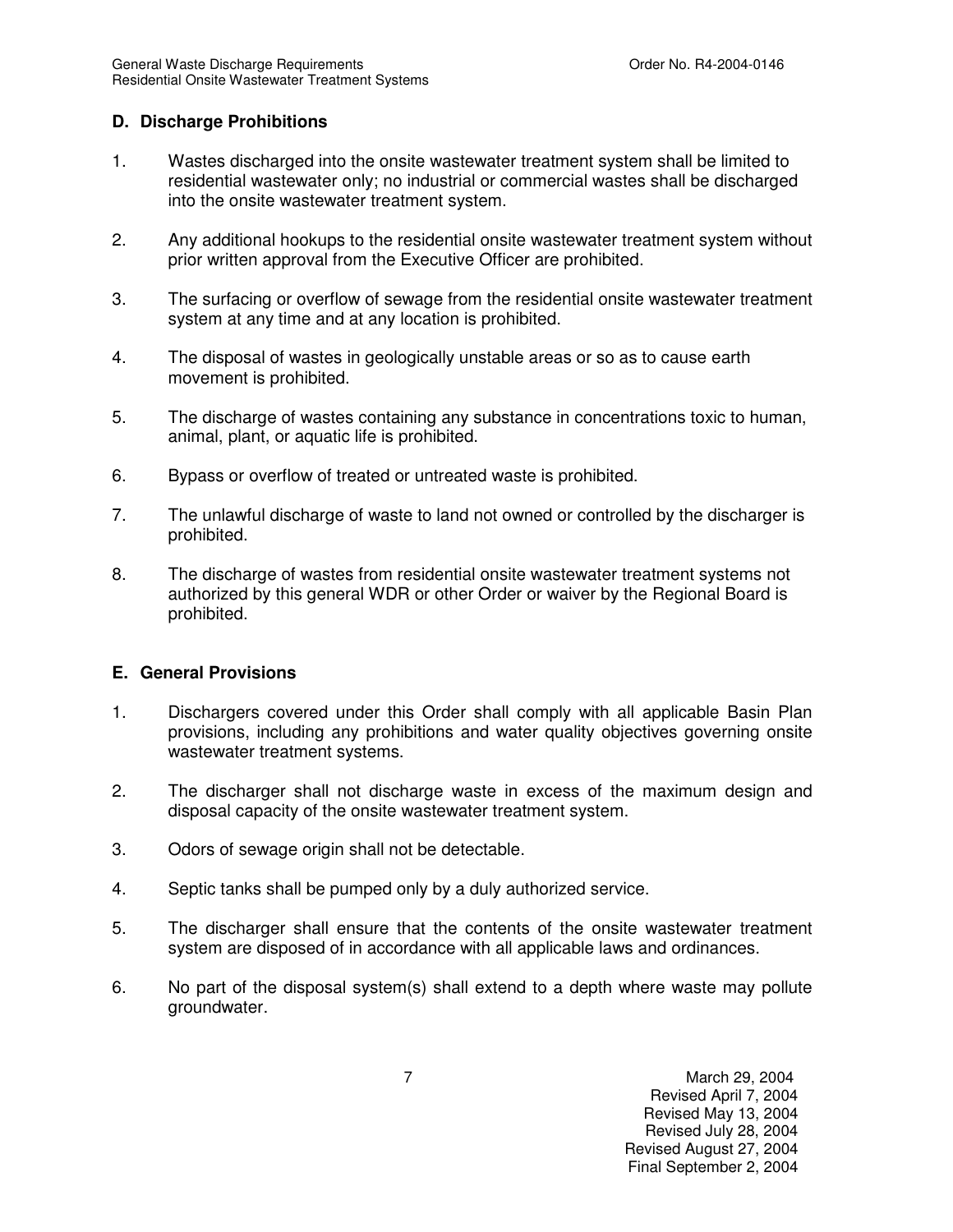- 7. The onsite wastewater treatment systems shall be protected from damage by storm flows or runoff.
- 8. New residential onsite wastewater treatment systems shall reserve sufficient land area for future replacement of the subsurface disposal area until such time as the discharger's facility is connected to a municipal sewerage system. Traditional<sup>2</sup> onsite wastewater treatment systems shall provide future 100 percent replacement area. Alternative<sup>3</sup> onsite wastewater treatment systems may provide less than 100 percent future replacement area if authorized by the Executive Officer.
- 9. The discharger shall maintain, for inspection by Regional Board staff, the as-built construction and operation details of the wastewater treatment and disposal system. Onsite wastewater treatment systems that were constructed prior to the effective date of this Order and have no such records are exempt from this requirement.
- 10. All residential onsite wastewater treatment systems shall be readily accessible for sampling and inspection.
- 11. The discharger shall allow the Regional Board, or an authorized representative upon the presentation of credentials and other documents as may be required by law, to:
	- a. Enter upon the discharger's premises, at reasonable times, where a regulated facility or activity is located or conducted, or where records must be kept under the conditions of this Order,
	- b. Have access to and copy, at reasonable times, any records that must be kept under the conditions of this Order,
	- c. Inspect at reasonable times any facilities, equipment (including monitoring and control equipment), practices, or operations regulated or required under this Order, and
	- d. Sample or monitor at reasonable times, for the purposes of assuring compliance with this Order, or as otherwise authorized by the CWC, any substances or parameters at any location (CWC section 13267).
- 12. This Order does not relieve the discharger from responsibility to obtain other necessary local, State, and Federal permits to construct facilities necessary for compliance with this Order, nor does this Order prevent imposition of additional standards, requirements, or conditions by any other regulatory agency.
- 13. Within six months after a community wastewater collection (sewer) system becomes available, the following dischargers shall connect to the community sewer system and properly close the onsite wastewater treatment system:

Revised April 7, 2004 Revised May 13, 2004 Revised July 28, 2004 Revised August 27, 2004 Final September 2, 2004

<sup>&</sup>lt;u>.</u><br><sup>2</sup> Traditional onsite wastewater treatment systems are defined as systems consisting of a septic tank and leachfield or seepage pit.

 $^{\rm 3}$  Alternative onsite wastewater treatment systems are defined as systems consisting of a septic tank and leachfield or seepage pit plus an advanced treatment component.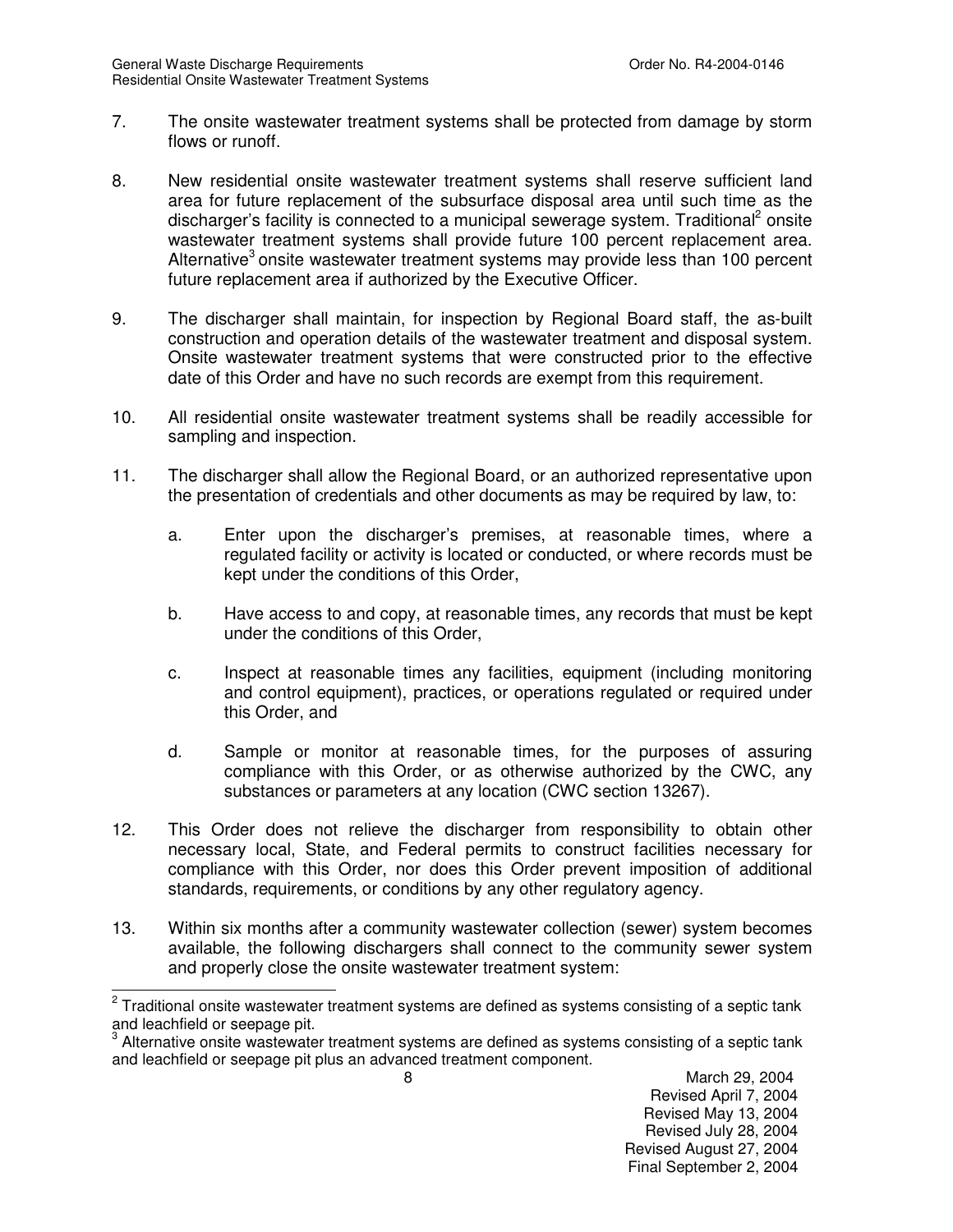- high-risk dischargers as defined in part A.3.c. of this Order,
- discharges from onsite wastewater treatment systems subject to repair, and
- discharges from onsite wastewater treatment systems serving a facility where any plumbing fixture units or bedroom equivalents are added to the facility.

The community sewer system shall be considered as being available when such community sewer system, or any building or exterior drainage facility connected thereto, is located within 200 feet of the discharger's property.

- 14. The discharger shall furnish, within a reasonable time, any information the Regional Board may request to determine whether cause exists for modifying, revoking and reissuing, or terminating the discharger's coverage under this Order. The discharger shall also furnish to the Regional Board, upon request, copies of records required to be kept by this Order.
- 15. After notice and opportunity for a hearing, coverage of an individual discharge under this Order may be terminated or modified for cause, including but not limited to the following:
	- a. Violation of any term or condition contained in this Order,
	- b. Obtaining this Order by misrepresentation or failure to disclose all relevant facts, or
	- c. A change in any condition that requires either a temporary or permanent reduction or elimination of the authorized discharge.
- 16. The filing of a request by the discharger for an Order modification, revocation and issuance, or termination, or a notification of planned changes or anticipated noncompliance does not stay any condition of this Order.
- 17. This Order does not convey any property rights of any sort or any exclusive privileges. The requirements prescribed herein do not authorize the commission of any act causing injury to persons or property, do not protect the discharger from his liability under Federal, State or local laws, and do not create a vested right for the discharger to continue the waste discharge (CWC section 13263(g)).
- 18. This Order includes the attached Standard Provisions Applicable to Waste Discharge Requirements (Standard Provisions), adopted November 7, 1990 (Attachment A), which are incorporated herein by reference. If there is any conflict between provisions stated herein and the Standard Provisions, these provisions stated herein will prevail.
- 19. Attachments A, B, and C to this Order are incorporated herein by reference.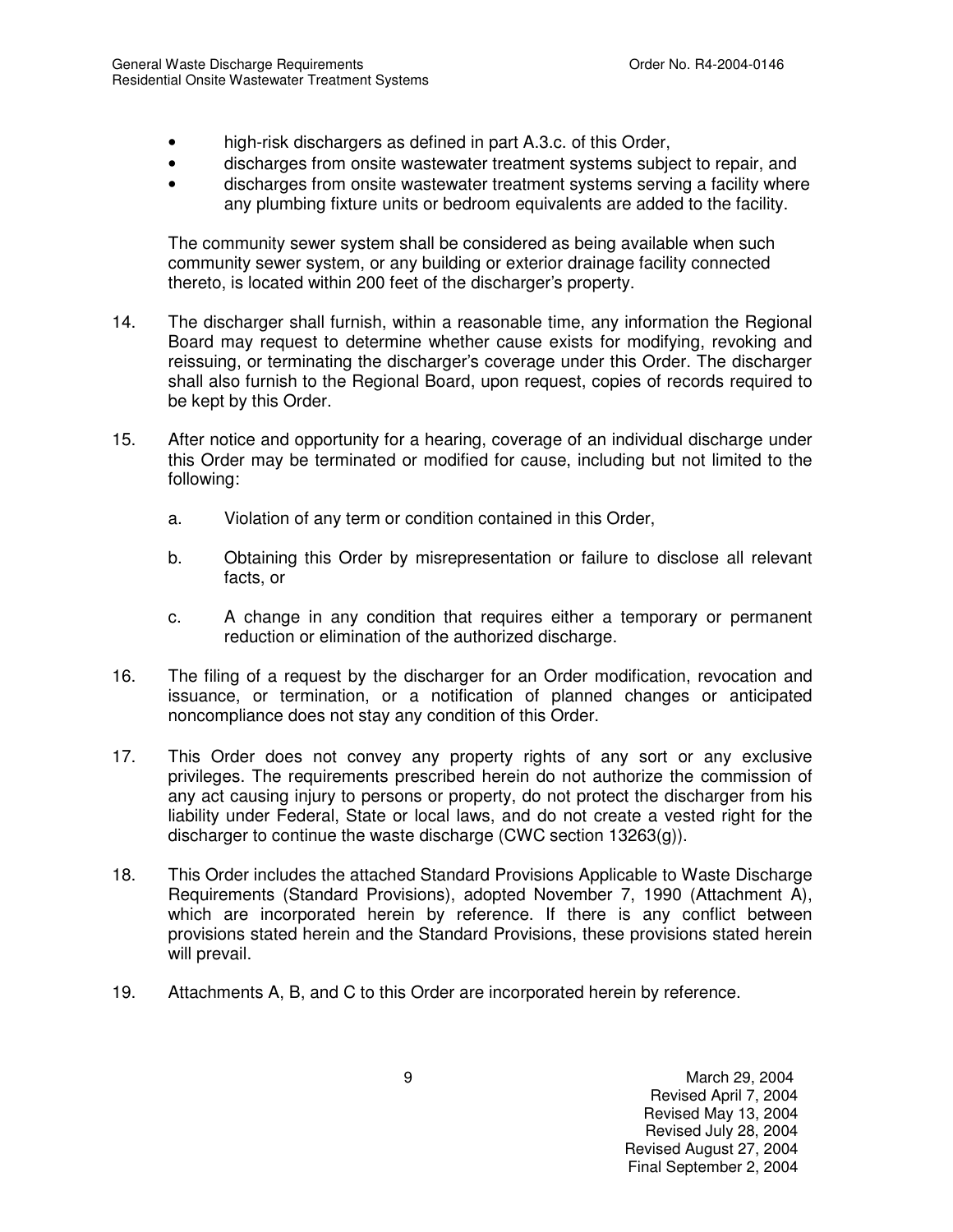### **F. Specific Provisions**

Specific provisions shall apply to discharges identified as medium–risk and high-risk in parts A.3.b and A.3.c of this Order.

- 1. Dischargers shall submit the results of the annual inspection of the onsite wastewater treatment system, including the septic tank and subsurface disposal system, to the Regional Board in accordance with the operation and maintenance requirements included in part A of Attachment C. If the inspection indicates a malfunction of any part of the onsite wastewater treatment system, then the discharger shall submit plans for corrective action in the inspection report.
- 2. Dischargers shall contract with a qualified service provider for the monitoring of the onsite wastewater treatment system as specified in part B of Attachment C.

#### **G. Receiving Water Limitations**

Receiving water limitations shall apply to discharges identified as high-risk in part A.3.c. of this Order.

- 1. Receiving water, for the purpose of the general WDRs, shall be defined as groundwater at a point no greater than fifty (50) feet hydraulically downgradient of the furthermost extent of the disposal area, or the property line of the discharger, whichever is less. Compliance with receiving water limitations shall be determined using a downgradient well with site specific groundwater flow and direction. The number, location and construction details of all monitoring wells are subject to approval of the Executive Officer. Dischargers with disposal systems in close proximity to each other may, in order to reduce monitoring costs and complexity, and at the Executive Officer's discretion, propose a joint receiving water monitoring program. Dischargers may also enroll in a regional monitoring program approved by the Executive Officer.
- 2. The pH in the receiving water shall at all times be between 6.5 to 8.5 pH units.
- 3. The receiving water shall not contain constituents in excess of the following limits:

| <b>Constituent</b>            | Units <sup>(a)</sup> | <b>Maximum</b> |
|-------------------------------|----------------------|----------------|
| Total Nitrogen <sup>(b)</sup> | mg/L                 | 10             |
| Nitrate-nitrogen              | mg/L                 | 10             |
| Nitrite-nitrogen              | mg/L                 |                |
| <b>Total Coliform</b>         | MPN/100mL            | $1.1^{(c)}$    |
| <b>Fecal Coliform</b>         | MPN/100mL            | $1.1^{(c)}$    |
| Enterococcus                  | MPN/100mL            | $1.1^{(c)}$    |

- (a)  $mg/L =$  milligrams per liter; MPN/100mL = most probable number per 100 milliliters.
- (b) Total nitrogen includes ammonia-nitrogen, organic nitrogen, nitrite-nitrogen and nitrate-nitrogen.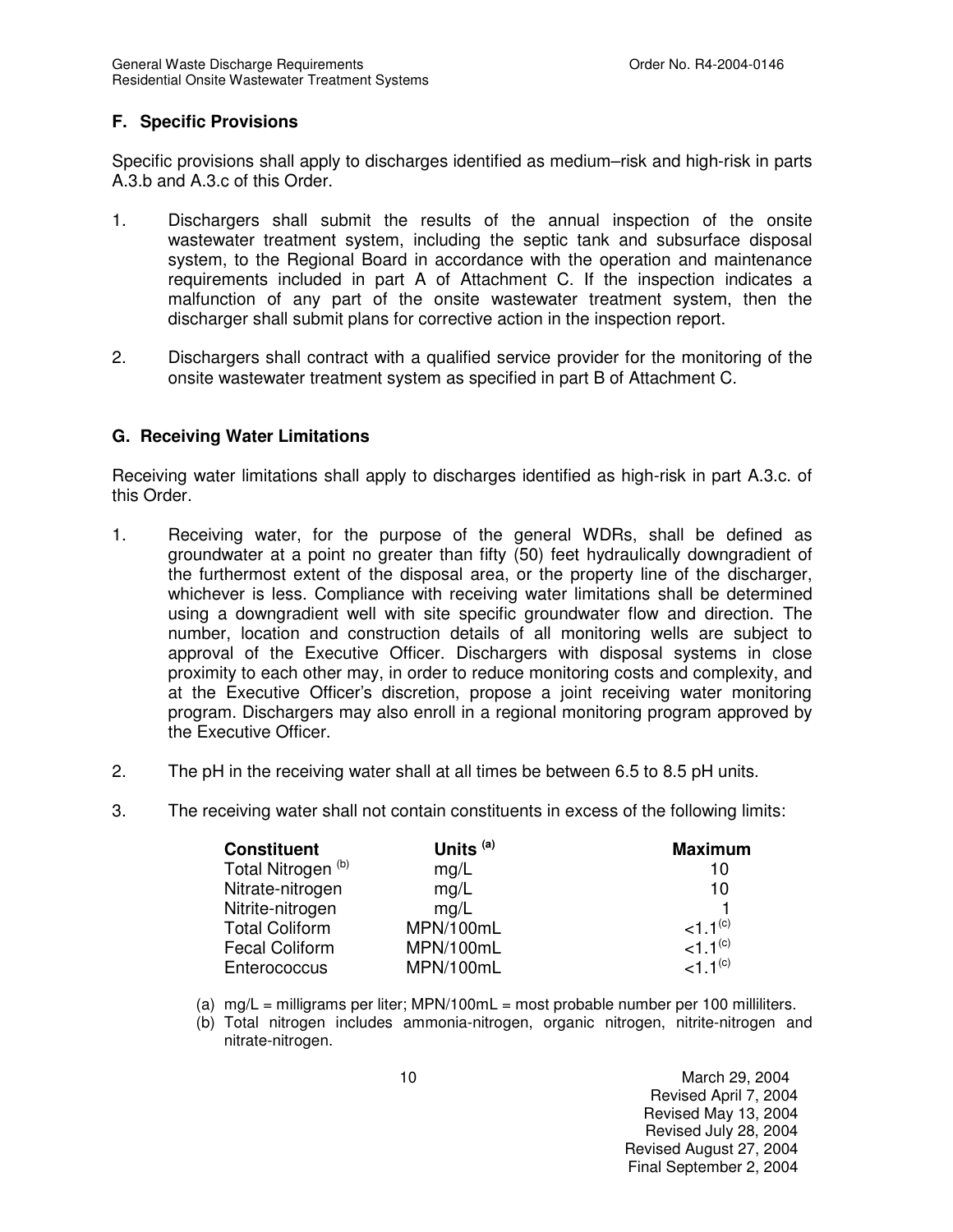- (c) Limits do not apply where it has been determined that groundwater is in hydrologic connection with ocean water. Where groundwater is in hydrologic connection with ocean water, the concentration of fecal coliform shall not exceed 200/100 mL (based on a 30-Day Geometric Mean) or 400/100 mL (based on a single sample). The concentration of enterococcus shall not exceed 35 /100 mL (based on a 30-Day Geometric Mean) or 104/100mL (based on a single sample). The concentration of total coliform shall not exceed 1,000/100mL (based on a 30-Day Geometric Mean) or 10,000/100 mL, or 1,000/100mL if the ratio of fecal coliform to total coliform is greater than 0.1 (based on a single sample) in accordance with 2001 California Ocean Plan objectives. Where groundwater is in connection with brackish surface waters, the total coliform, fecal coliform and enterococcus limits of <1.1 MPN/100mL shall apply.
- 4. Discharges characterized as high-risk based on a surface water quality concern shall be exempt from the limits in part G.3 if further assessment demonstrates that the discharge is not impacting surface waters. Such demonstrations may include regional or site specific groundwater quality monitoring or surface water quality monitoring that demonstrate compliance with the applicable surface water or groundwater limits defined in section G.3. Dischargers shall provide at least eight consecutive quarters of supporting monitoring data to demonstrate that the onsite wastewater treatment system is not impacting surface waters.
- 5. Discharges to onsite wastewater treatment systems shall not result in concentrations of salts, heavy metals, or organic pollutants being present in the receiving water at levels that would impact the designated beneficial uses of groundwater or, in the event that groundwater is in hydraulic connection with surface waters, the designated beneficial uses of surface water.
- 6. Dischargers that provide advanced treatment of sewage effluent may demonstrate compliance by sampling effluent prior to discharge to the subsurface disposal system. Effluent limits shall be determined by the Executive Officer on a case by case basis.
- 7. Discharges to onsite wastewater treatment systems shall not impart tastes, odors, color, foaming, or other objectionable characteristics to the receiving water.
- 8. Discharges to onsite wastewater treatment systems that result in non-compliance with any of the foregoing limits shall pass through an appropriate treatment system to meet the requirements of this Order.

### **H. Monitoring and Reporting requirements**

A monitoring program shall be required for high-risk discharges as identified in part A.3.c. of this Order.

1. A monitoring program shall be established to determine if discharges from the disposal system have impacted or are impacting groundwater or surface water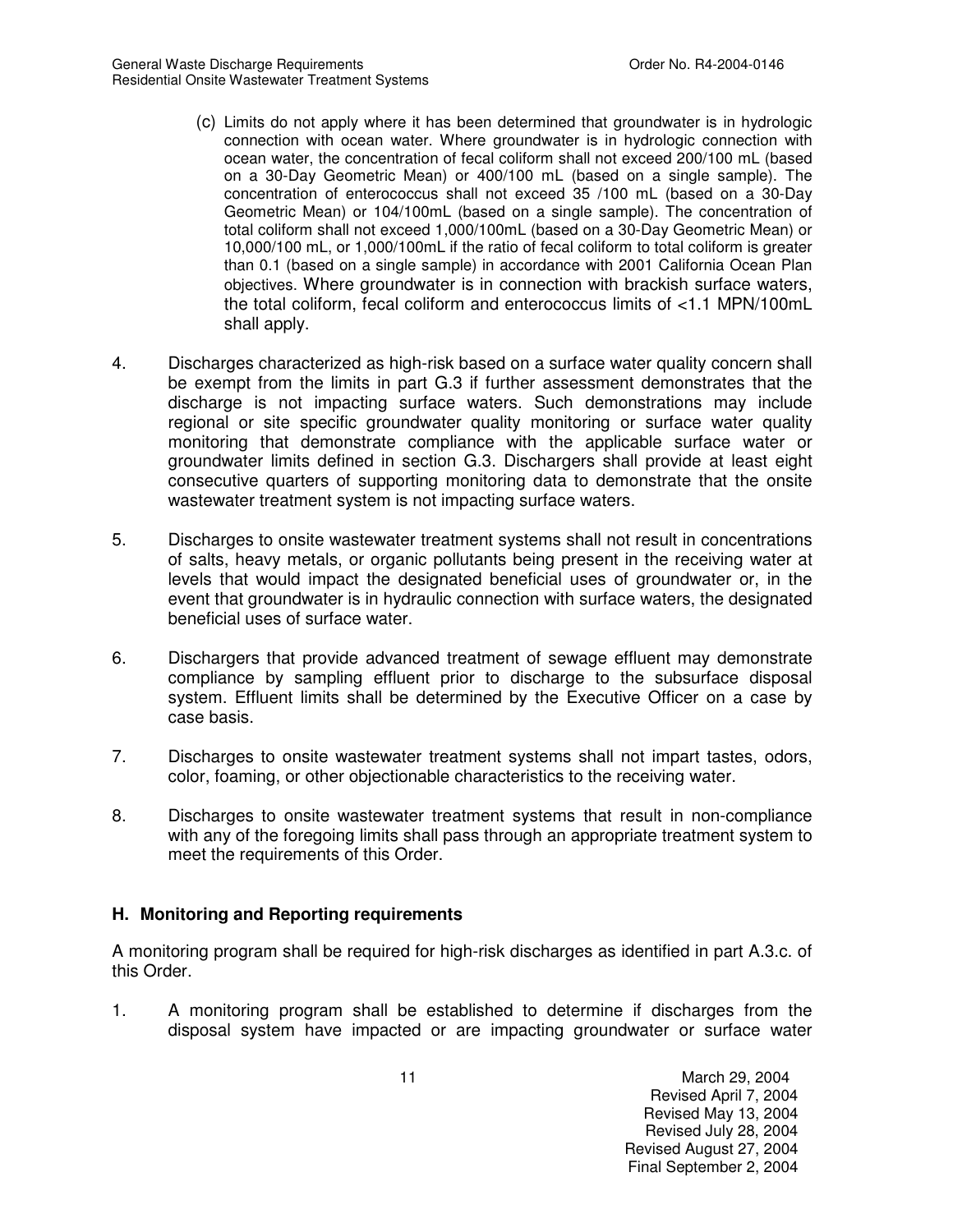quality. The program may include participation of the discharger in a regional monitoring program approved by the Executive Officer.

- 2. Upon receipt of notification of enrollment under this Order, the discharger shall submit a monitoring plan in accordance with the requirements of part B of Attachment C. In lieu of submitting a monitoring plan, the discharger may show proof of enrollment in a regional monitoring program approved by the Executive Officer.
- 3. The Executive Officer may revise the Monitoring and Reporting Program included in Attachment C based on site-specific conditions for a specific high-risk discharger.
- 4. Should monitoring data indicate exceedances of applicable receiving water limits, the high-risk discharger shall submit, within 90 days after determination of the problem, plans for measures that will be taken, or have been taken, to mitigate any long-term effects that result from the subsurface disposal of wastes, including the repair of any failing portion of the onsite wastewater treatment system, the upgrade of onsite wastewater treatment systems to include advanced treatment such as disinfection or nitrification/denitrification or plans to cease discharge.
- 5. Should monitoring data indicate continued compliance with applicable receiving water limits, the Executive Officer is hereby authorized to use his or her discretion to reduce the required frequency of monitoring for the high-risk discharger or to reassign a risk level to the discharge that reflects the results of the monitoring data. The monitoring data used to make this determination shall include, at a minimum, quarterly monitoring data for one year in which average or above average rainfall occurred. Average rainfall is defined as the mathematical mean of 24-hour totals of rainfall depth greater than 0.1 inches over the wet season based on the historical record for the closest standard rainfall gage for that location. Once a determination is made, the Executive Officer shall notify the discharger of the revised Monitoring and Reporting program, if appropriate.

#### **I. Compliance and Enforcement**

- 1. Dischargers enrolled under this Order are legally bound to maintain the applicable provisions of this Order. Violations may result in enforcement actions including Regional Board orders or court orders requiring corrective action or imposing administrative civil liability, or in modification or revocation of these waste discharge requirements by the Regional Board (CWC sections 13261, 13263, 13265, 13268, 13300, 13301, 13304, 13340, 13350).
- 2. In an enforcement action, it shall not be a defense for the discharger that it would have been necessary to halt or to reduce the permitted activity in order to maintain compliance with this Order. Upon reduction, loss, or failure of the onsite wastewater treatment system, the discharger shall, to the extent necessary to maintain compliance with this Order, control all discharges until the system is restored or an alternative method of treatment is provided.